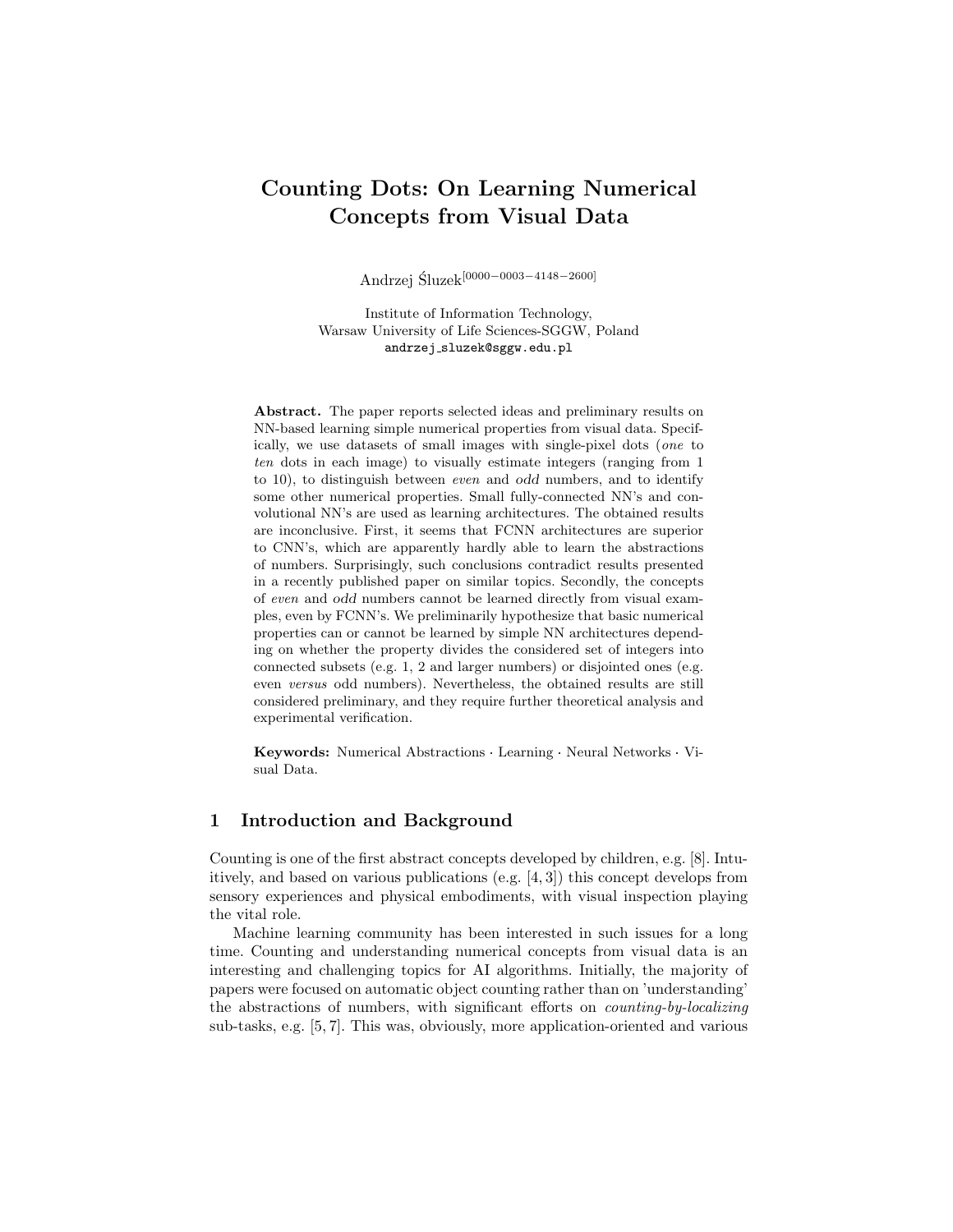A. Sluzek ´ 17

sources (e.g.  $[2, 6]$ ) indicate that true understanding of numbers may not be needed to automatically perform counting tasks.

This paper follows another approach (presented in fewer papers) where visual complexity of training/validation data is reduced, and the focus is on learning the concept of numbers (including abilities to estimate the numbers of objects). In particular, we follow and expand the approaches from [1], where two models are proposed for learning counting (up to 10) in small black images containing a number of white non-overlapping rectangles.

The authors used a standard feed-forward CNN (of very low complexity) and a deep believe network(DBN) model, reporting superior performances of the former, and providing details of the implemented architecture. Compared to that paper, we investigate similar problems. However, other visual datasets and alternative architectures are used. More diversified numerical concepts are considered, and (notably) we obtain results which partially contradict [1].

## 2 Methodology and Objectives

#### 2.1 Datasets

For the conducted experiments, we generated a simple dataset of 20,000 images. As shown in Fig. 1, image resolution is  $10 \times 10$  with a number of isolated singlepixel dots over backgrounds of opposite intensities. The images are not binary to better represent the real-world visual conditions (and to minimize effects of overfitting on binary data).



Fig. 1. Exemplary dataset images.

#### 2.2 Tasks

Several learning tasks have been attempted by training selected NN architectures of the dataset. Actually, the dataset is divided into two equal halves, and training/validation is always performed on an arbitrarily selected half (the other one used for extensive testing). The tasks (which are learned separately and independently from the provided visual dataset) are as follows:

- a. Learning integers from 1 to 10.
- b. Learning even and odd numbers (from the above range).
- c. Learning the numbers 1, 2 and larger.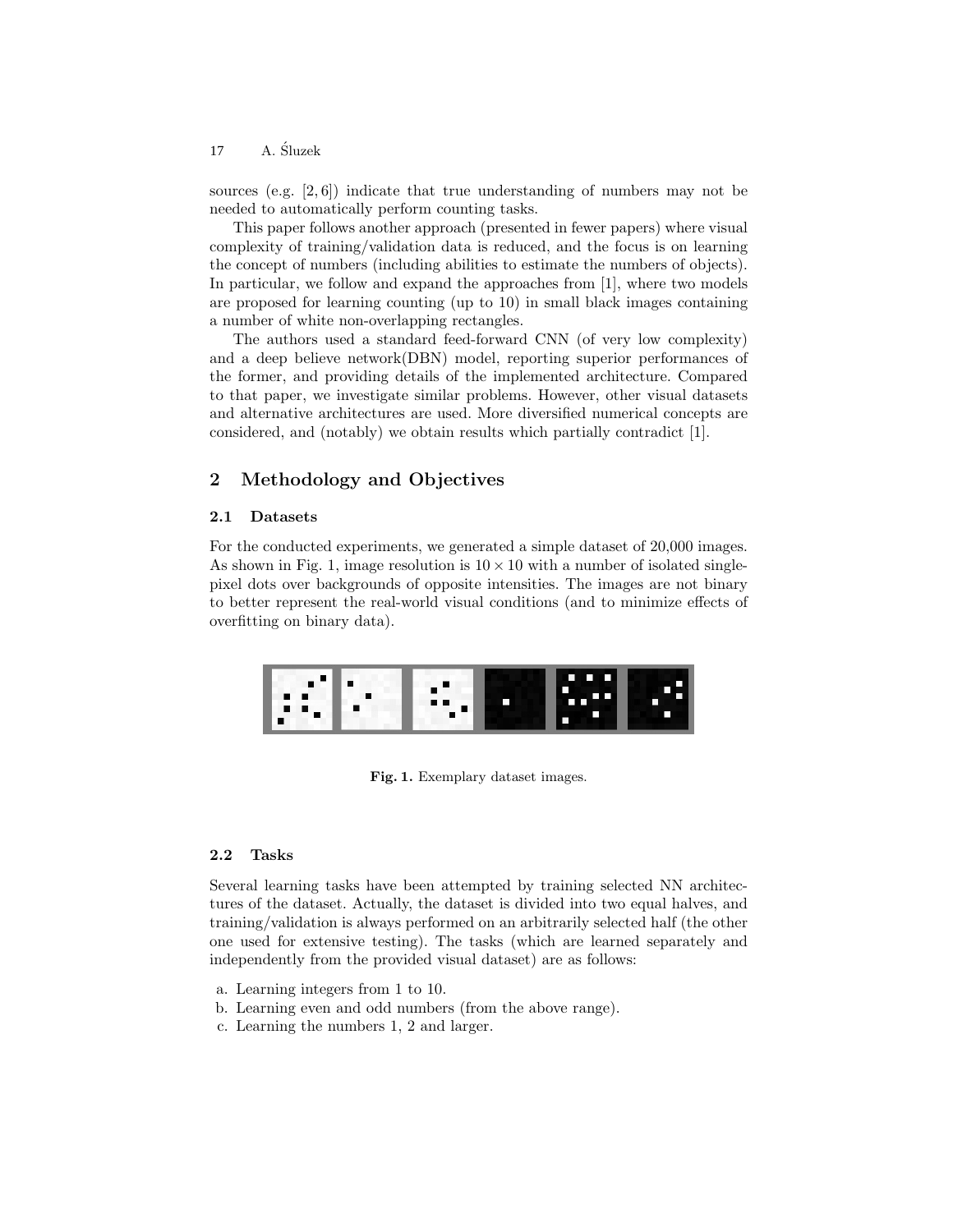The acquired abilities would be used for estimating the number (or number category) of dots in test images.

#### 2.3 NN Architectures

Following the results reported in [1], we initially tested small CNN's proposed there (with minor changes reflecting differences between the datasets). Eventually, even simpler CNN architectures were used, with much better results.

Nevertheless, because of unsatisfactory performances of CNN's (details in Section 3), fully connected NN's (with correspondingly low complexity) were used as the ultimate choice. For either CNN's and FCNN's, various variants were attempted. Table 1 provides examples of top-performance architectures in each category.

Table 1. Examples of tested architectures (CNN based on [1], our CNN and FCNN).

| $(A)$ CNN (based on [1]) |                              |         | (B) CNN (our) |                                                   |         | (C) FCNN    |                                          |         |
|--------------------------|------------------------------|---------|---------------|---------------------------------------------------|---------|-------------|------------------------------------------|---------|
| Layer                    | Parameters Activation        |         | Layer         | Parameters Activation Layer Parameters Activation |         |             |                                          |         |
| input                    | $10 \times 10$               |         | input         | $10 \times 10$                                    |         | input       | 100                                      |         |
| conv.                    | $ 3 \times 3$ , str=1        | relu    | conv.         | $ 2 \times 2$ , str=2                             | relu    | fc          | 10                                       | tanh    |
|                          | $maxpool 2 \times 2$ , str=2 |         |               | $\text{maxpool}   1 \times 1, \text{str=1}$       |         | fc          | $\mathbf{5}$                             | tanh    |
| conv.                    | $1 \times 1$ , str=1         | relu    | fc            | 100                                               | tanh    | fc          | 5                                        | tanh    |
| fc                       | 90                           | tanh    | $_{\rm fc}$   | $10$ (or 2)                                       | softmax | $_{\rm fc}$ | $10$ (or 2)                              | softmax |
| fc                       | $10$ (or $2, 3$ )            | softmax | output        | $10$ (or $2, 3$ )                                 |         |             | $\vert \text{output} \vert 10$ (or 2, 3) |         |
| output                   | $10$ (or 2)                  |         |               |                                                   |         |             |                                          |         |

#### 3 Experimantal Results

Training of all architectures was performed on 70% of the selected half of the dataset (the remaining 30% used for validation), while the other half of the datatest was used for testing.

Unfortunately, neither CNN architectures similar to Table 1(A) nor CNN architectures similar to Table  $1(B)$  show satisfactory performances for Task $(a)$ , i.e. counting from 1 to 10. Accuracy of the former ones is comparable to random choice ( 10% on both training and testing data). The latter architectures perform better. On training data, the obtained accuracy can exceed 90%, but for validation and testing data we could never get accuracy above 62%. Thus, the experimental results (primarily in a form of ROC curves) are displayed only for FCNN architecture (using the exemplary architecture from Table  $1(C)$ ).

As shown in Figs 2(a-d), FCNN almost perfectly handles Task(a) and, in particular, Task $(c)$  (see Section 2.2) but fails to learn the concepts of even and odd numbers (Task(b)). For Task(a), accuracy for test data is 97.34%, while for Task $(c)$  it reaches 99.88%.